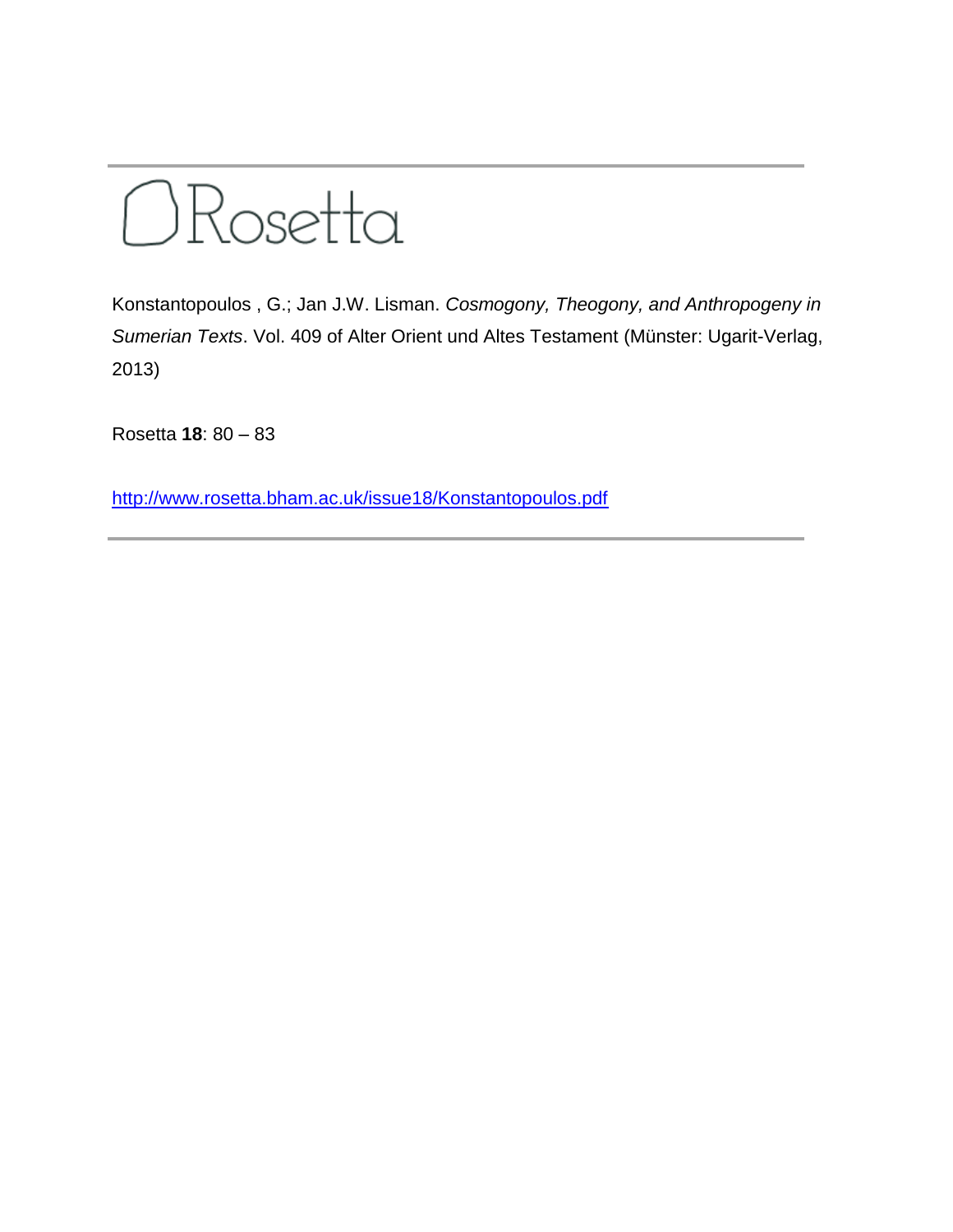## **Jan J.W. Lisman.** *Cosmogony, Theogony, and Anthropogeny in Sumerian Texts.* **Vol. 409 of** *Alter Orient und Altes Testament***. Münster: Ugarit-Verlag, 2013, pp. 422. ISBN 978-3- 86835-095-1. \$115**

*Reviewed by Gina Konstantopoulos Institute for the Study of the Ancient World*

The present work is a publication of the author's 2013 doctoral dissertation, completed under the similar title "At the beginning... Cosmogony, theogony and anthropogeny in Sumerian texts of the third and second millennium BCE." Though the title has altered slightly from dissertation to monograph, the core contexts of the work remain very similar, and the dissertation's original title stands as a more accurate reflection of the monograph's contents, as Lisman's work concentrates on texts from Abū Ṣalābīḫ ca. 2500 BCE continuing through to the Kassite period, though the majority of his analysis is rooted in works no later than the Old Babylonian period. Lisman outlines his aims from the very outset of his work, presenting five central considerations for the present study: 1) a discussion of texts concerning origins and beginnings, in light of the present dearth of such studies; 2) constructing a comparative map of Sumerian as opposed to Akkadian motifs within these texts; 3) revisions and editions, as necessary, of all existing translations; 4) the creation of a diachronic survey of these texts; and 5) the interpretation of mythological aetiologies through the lens of structural analysis.

Having outlined the contextual aims of his work, Lisman divides the work structurally into four chapters, with the addition of several post-chapter excursus, and an epilogue, before continuing with editions of the different texts he has discussed in his work. The introduction contained in chapter one presents a basic overview of past work on Sumerian cosmologies. Lisman introduces his diachronic aims from the very outset, by presenting a brief sketch of the different periods pertinent to his study, before moving through the particular scholars who have introduced and discussed such topics before,

80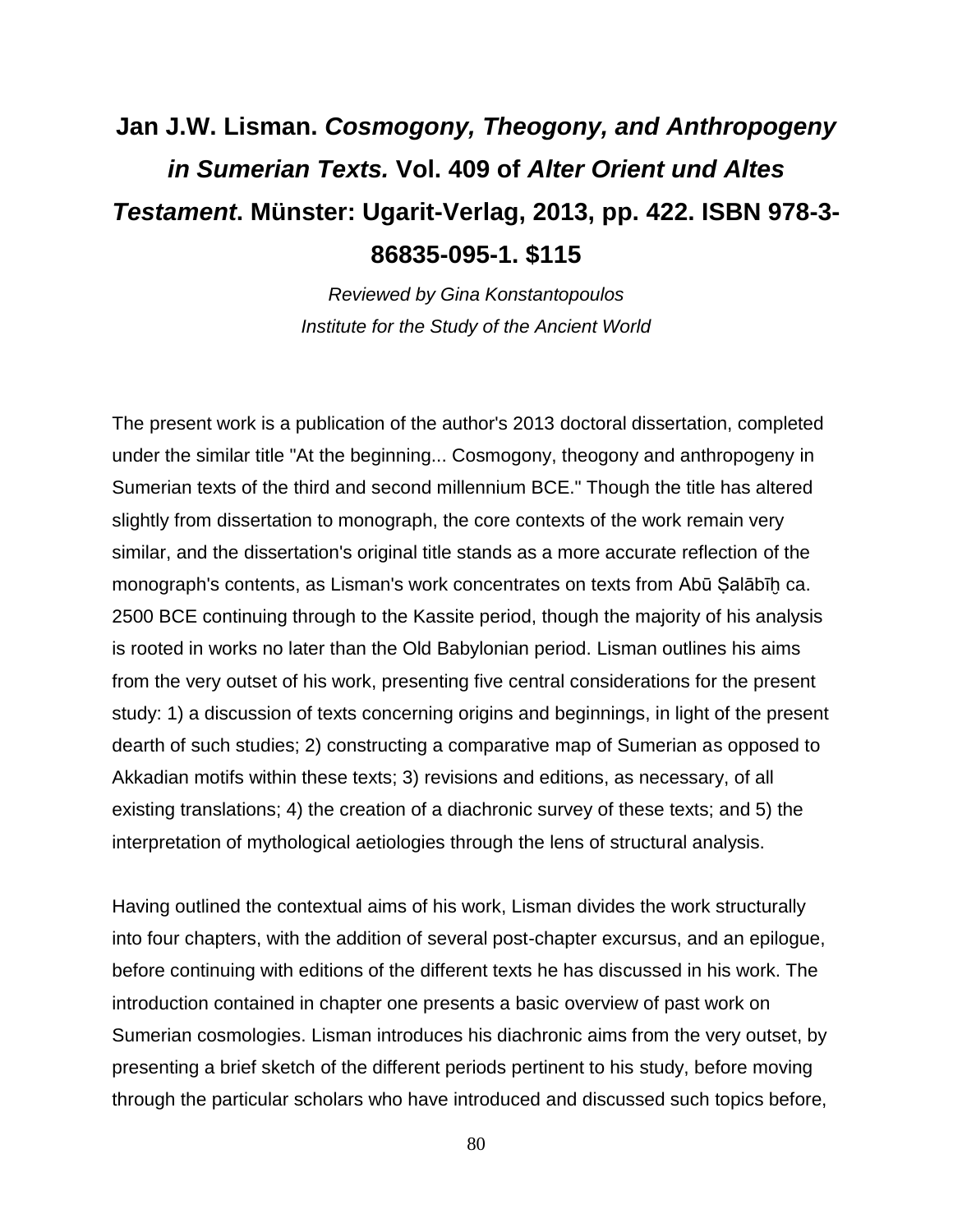particularly the revelant works of van Dijk, Pettinato, and Lambert, identifying the works of each with the themes of "the cosmic motif," anthropogeny, and theogony, respectively. The chapter halts abruptly, as little of the author's own thought on these three scholars is seen before moving immediately into the next chapter. Though the summary of the work of previous scholars is sound, the rough edges of Lisman's work show through at points such as these.

In the following two chapters Lisman introduces the bulk of his evidence, in the form of Sumerian texts (chapter two) and god lists (chapter three). Lisman presents his text with the aim of discussing their content and not "in a philological way" (23), which stands as the aim of the text editions contained in the work's appendix. First and foremost, it must be noted that the author's work is extensive, and his dedicated work in collecting and compiling these various texts is a boon to future work on cosmologies, and is to thus be commended. Each text is first presented and then discussed in brief, with particular aspects considered in the author's analysis and the texts treated as a whole following section 2.2 (64). It is only here that Lisman discusses the texts diachronically as compared with one another, and this is cursory when compared to the discussion of the texts as individual elements. Thus, though the texts are presented thoroughly, the works are not given their full temporal context, with all that that entails and in comparison to each other. This is a deficiency seen with the texts as discussed individually, for example, when Lisman presents his first text, IAS 114 (23), with the commentary that the particular actions of the heavens and earths are seen in an Akkadian Neo-Assyrian text. Given the great distance between these two examples, more of the author's own reasoning and analysis behind presenting them in concert with one another would be welcome. The author's translations of texts are predominantly correct but with slightly stilted or curious word choices, such as the following translation: ama-ĝu<sub>10</sub> mud mu-ĝar-ra-zu i-ĝal<sub>2</sub>-la-am<sub>3</sub> as "My mother, when the creature which you have suggested exists." Although the essence of the line is similar, rending the latter half as "…you have established comes into being" would present both a smoother English translation and a more accurate translation of the Sumerian.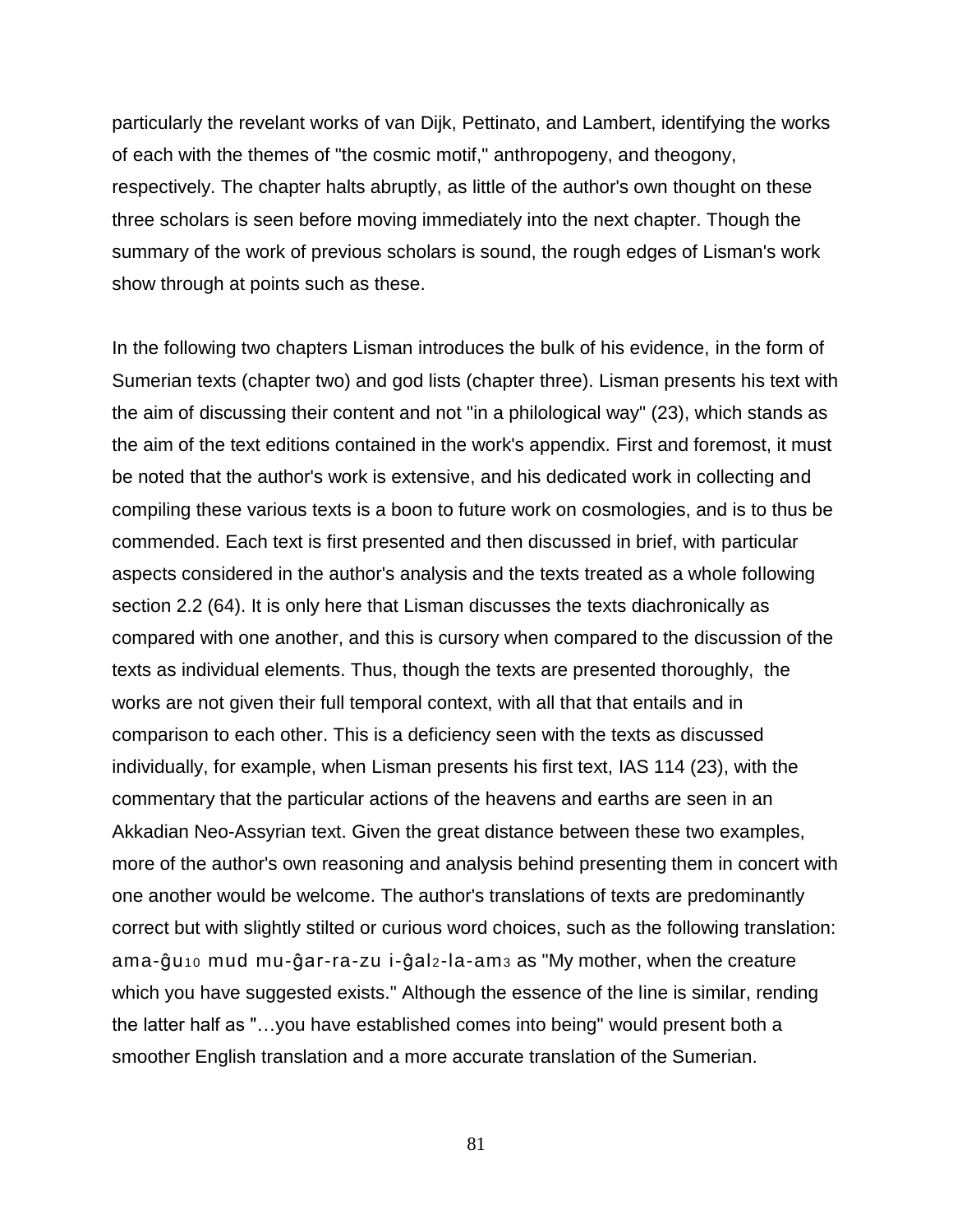Lisman begins his chapter on divine names and gods lists with a brief sketch of the work of previous scholars, before presenting and discussing the texts themselves, most of which, in contrast to the texts of the previous chapter, are from the second millennium BCE. Lisman acknowledges the potential pitfalls of "'backward reading' – the use of later text materials to explain older ones" (104) as well as his own means of working around the concern – an essential point as much of his own analysis in this chapter focuses on the god list An=Anum. What follows is a discussion of the many of the particular gods found within both An=Anum and the other divine lists.

Chapters two and three serve as the foundation for chapter four, wherein Lisman focuses on his own analysis, particularly concerning the diachronic development of these cosmogonic themes over the course of the texts studied. Lisman proceeds once more through the texts in chronological order, organized by period but following several central themes, such as the role and actions of the heavens and earth (an and ki) within the texts, and the function and identity of groups of seven associated with different pairings of deities, the former taking precedence in the discussion. From section 4.5 onwards, the author introduces Akkadian creation myths, principally *enūma eliš*, in what is an interesting but regrettably brief discussion. In a similar vein, though the closing sections within the epilogue concerning comparative cosmologies in the ancient Near East outside of Mesopotamia are interesting, the excursus intrudes on Lisman's own analysis, which merits more focus at the close of his work.

Roughly the latter half of the work is devoted to text editions and, secondarily, god lists. Although many of the abbreviations used, both here and throughout the work, are fairly standard within the conventions of Assyriology, the inclusion of an overall list of abbreviations would not go amiss. While my previous comment on the nature of Lisman's translations stands, the commentaries on the text editions in this section are welcome additions. In his presentation of the divine lists culled from the texts discussed in chapter three, Lisman has also presented their meanings, as he terms it (353-62). This itself echoes the author's first discussion of the meanings of particular divine names in chapter three (118). Though interesting, in both instances they merit greater

82